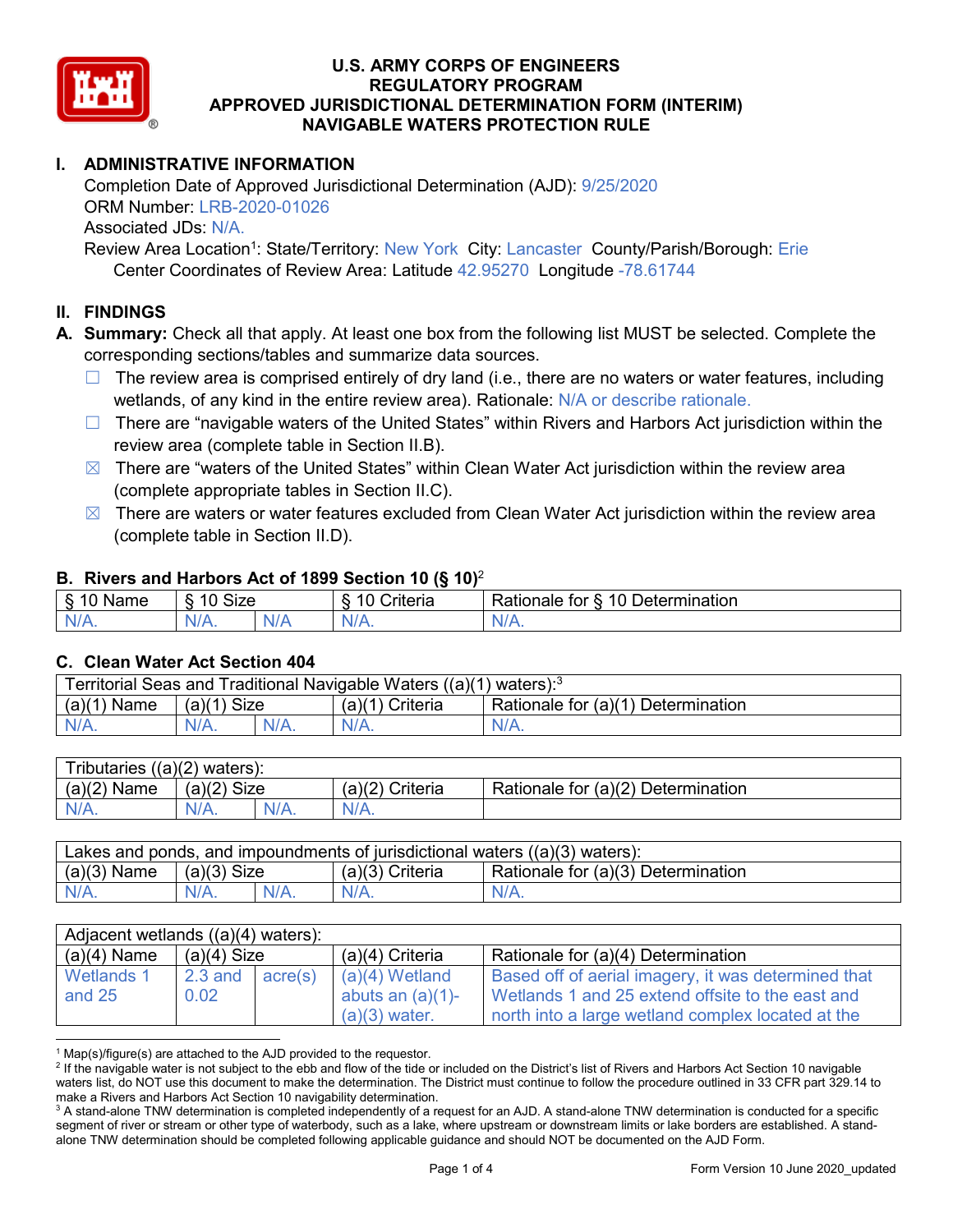

| Adjacent wetlands $((a)(4)$ waters): |               |                 |                                                                                                                                                                                                                                                                                                                                                                                                                                                                                                                                                                                                                                                                                                                                                                                                                                                                                                                                                                                                                              |  |  |  |
|--------------------------------------|---------------|-----------------|------------------------------------------------------------------------------------------------------------------------------------------------------------------------------------------------------------------------------------------------------------------------------------------------------------------------------------------------------------------------------------------------------------------------------------------------------------------------------------------------------------------------------------------------------------------------------------------------------------------------------------------------------------------------------------------------------------------------------------------------------------------------------------------------------------------------------------------------------------------------------------------------------------------------------------------------------------------------------------------------------------------------------|--|--|--|
| $(a)(4)$ Name                        | $(a)(4)$ Size | (a)(4) Criteria | Rationale for (a)(4) Determination                                                                                                                                                                                                                                                                                                                                                                                                                                                                                                                                                                                                                                                                                                                                                                                                                                                                                                                                                                                           |  |  |  |
|                                      |               |                 | Tillman Road Wildlife Management Area which<br>directly abuts Ransom Creek, a Clean Water Act<br>Section 404 a(2) tributary (Ransom Creek is<br>identified on the Clarence USGS 7.5 min Quad as a<br>blue line perennial stream), at Bergtold Road,<br>approximately 0.9 miles north of the subject parcel.<br>On September 16, 2020 a site visit was conducted<br>along Bergtold Road. It was determined that the<br>contiguous wetland extends north to Bergtold Road,<br>then along Bergtold Road to the east for<br>approximately 330 feet before turning north, under<br>Bergtold Road at which point the wetland disappears<br>and stream channel forms. Water observed flowing<br>in the stream channel north from Bergtold Road at<br>the time of the site visit. The Antecedent<br>Precipitation Tool (see Section III B for discussion)<br>indicates that the site visit was conducted during<br>drier than normal precipitation conditions. This<br>further demonstrates that Ransom Creek has<br>perennial flow. |  |  |  |

### **D. Excluded Waters or Features**

|                       | Excluded waters $((b)(1) -$<br>$(b)(12))$ : <sup>4</sup> |                  |                        |                                                      |  |  |  |
|-----------------------|----------------------------------------------------------|------------------|------------------------|------------------------------------------------------|--|--|--|
| <b>Exclusion Name</b> | <b>Exclusion Size</b>                                    |                  | Exclusion <sup>5</sup> | Rationale for Exclusion Determination                |  |  |  |
| Wetlands 2, 3, 4,     | $N/A$ .                                                  | $\text{acre}(s)$ | $(b)(1)$ Non-          | Wetlands 2, 3, 4, 5, 6, 7, 8, 9, 10, 11, 12, 13, 14, |  |  |  |
| 5, 6, 7, 8, 9, 10,    |                                                          |                  | adjacent wetland.      | 15, 16, 17, 18, 19, 20, 21, 22, 23, and 24 do not    |  |  |  |
| 11, 12, 13, 14,       |                                                          |                  |                        | meet any of the four criteria that would make an     |  |  |  |
| 15, 16, 17, 18,       |                                                          |                  |                        | (a)(4) adjacent water subject to jurisdiction under  |  |  |  |
| 19, 20, 21, 22,       |                                                          |                  |                        | Section 404 of the Clean Water Act. Wetlands 2.      |  |  |  |
| 23, and 24            |                                                          |                  |                        | 3, 4, 5, 6, 7, 8, 9, 10, 11, 12, 13, 14, 15, 16, 17, |  |  |  |
|                       |                                                          |                  |                        | 18, 19, 20, 21, 22, 23 and 24 were                   |  |  |  |
|                       |                                                          |                  |                        | circumnavigated by LaBella Associates on April       |  |  |  |
|                       |                                                          |                  |                        | 20, 21, and 24, 2020 during the water resource       |  |  |  |
|                       |                                                          |                  |                        | delineation. No defined                              |  |  |  |
|                       |                                                          |                  |                        | channels/tributaries/ditches were observed           |  |  |  |
|                       |                                                          |                  |                        | flowing from wetlands 2, 3, 4, 5, 6, 7, 8, 9, 10,    |  |  |  |
|                       |                                                          |                  |                        | 11, 12, 13, 14, 15, 16, 17, 18, 19, 20, 21, 22, 23   |  |  |  |
|                       |                                                          |                  |                        | and 24 to any (a)(1-3) water. Based on aerial        |  |  |  |
|                       |                                                          |                  |                        | imagery, the Corps has determined that the           |  |  |  |
|                       |                                                          |                  |                        | onsite observations by LaBella Associates are        |  |  |  |
|                       |                                                          |                  |                        | accurate. Aerial imagery depicts saturation at the   |  |  |  |

 <sup>4</sup> Some excluded waters, such as (b)(2) and (b)(4), may not be specifically identified on the AJD form unless a requestor specifically asks a Corps district to do so. Corps districts may, in case-by-case instances, choose to identify some or all of these waters within the review area. <sup>5</sup> Because of the broad nature of the (b)(1) exclusion and in an effort to collect data on specific types of waters that would be covered by the (b)(1)

exclusion, four sub-categories of (b)(1) exclusions were administratively created for the purposes of the AJD Form. These four sub-categories are not new exclusions, but are simply administrative distinctions and remain (b)(1) exclusions as defined by the NWPR.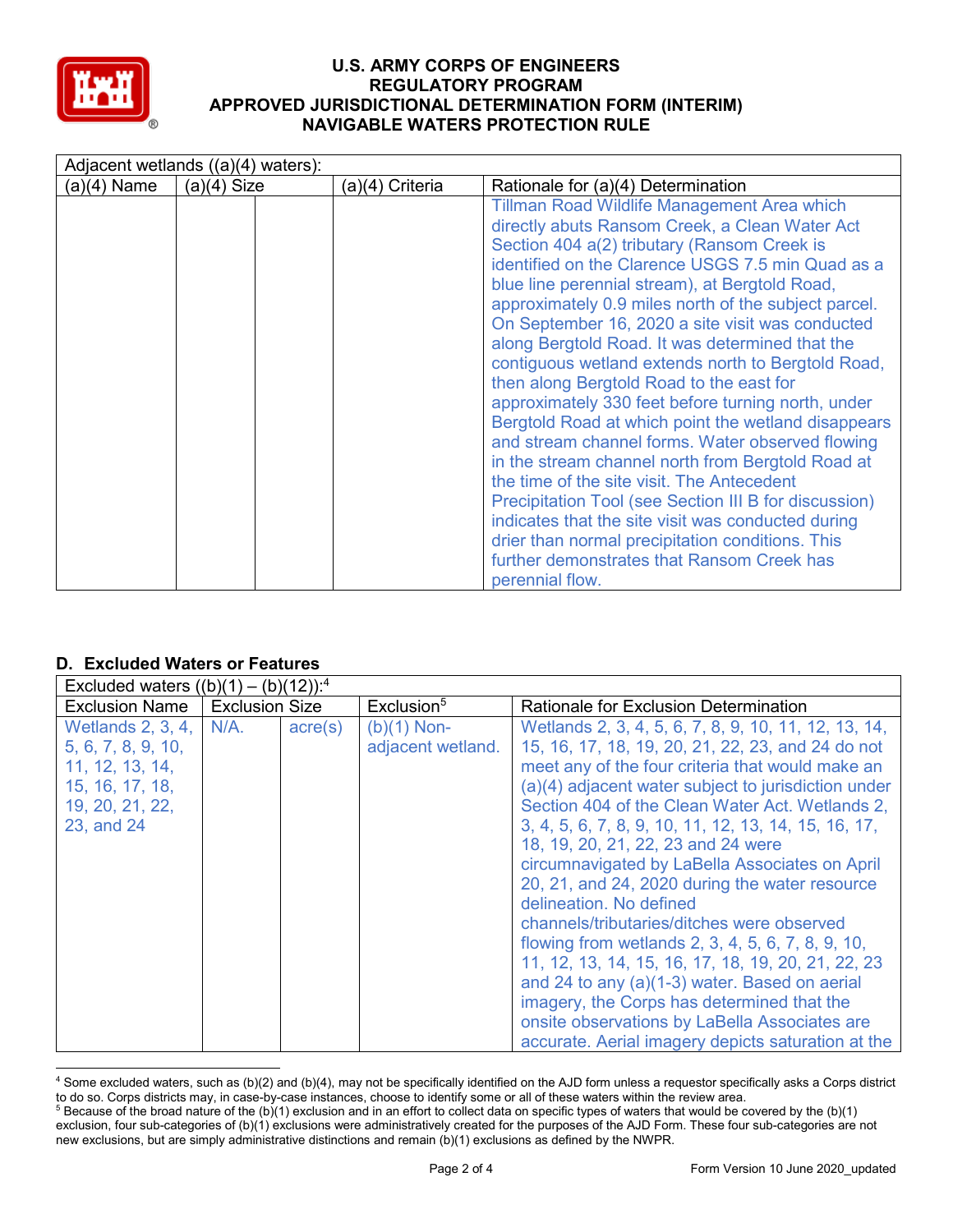

| Excluded waters $((b)(1) - (b)(12))$ : <sup>4</sup> |                       |                        |                                                                                                                                                                                                                                                                                                                                                                                                                                                                                                                                                                                                                                                                                                                                                                   |  |  |
|-----------------------------------------------------|-----------------------|------------------------|-------------------------------------------------------------------------------------------------------------------------------------------------------------------------------------------------------------------------------------------------------------------------------------------------------------------------------------------------------------------------------------------------------------------------------------------------------------------------------------------------------------------------------------------------------------------------------------------------------------------------------------------------------------------------------------------------------------------------------------------------------------------|--|--|
| <b>Exclusion Name</b>                               | <b>Exclusion Size</b> | Exclusion <sup>5</sup> | Rationale for Exclusion Determination                                                                                                                                                                                                                                                                                                                                                                                                                                                                                                                                                                                                                                                                                                                             |  |  |
|                                                     |                       |                        | location of the delineated wetlands. Saturation in<br>the aerial imagery was not observed within the<br>adjacent upland areas. Uplands that were<br>identified between wetlands 2, 3, 4, 5, 6, 7, 8, 9,<br>10, 11, 12, 13, 14, 15, 16, 17, 18, 19, 20, 21, 22,<br>23 and 24 are located approximately 1 mile from<br>the nearest $a(1-3)$ water (Ransom Creek, an $a(2)$ )<br>tributary) located offsite. Based on a resource<br>review, the nearest $a(1-3)$ water (Ransom<br>Creek) would not flood any of the wetland areas<br>at least once during a typical year. Also, there<br>are no natural berms or the like located between<br>Ransom Creek and Wetlands 2, 3, 4, 5, 6, 7, 8,<br>9, 10, 11, 12, 13, 14, 15, 16, 17, 18, 19, 20, 21,<br>22, 23, and 24. |  |  |

# **III. SUPPORTING INFORMATION**

**A. Select/enter all resources** that were used to aid in this determination and attach data/maps to this document and/or references/citations in the administrative record, as appropriate.

 $\boxtimes$  Information submitted by, or on behalf of, the applicant/consultant: Wetland and Stream Delineation Report, Landcaster Landfill Solar Array, Gunnville Road, Lancaster, New York 14086, LaBella Project No. 2201371, June 2020

This information is sufficient for purposes of this AJD. Rationale: N/A

- $\Box$  Data sheets prepared by the Corps: Title(s) and/or date(s).
- ☒ Photographs: Aerial: Corps of Engineers, ORM Database, 2020
- $\Box$  Corps site visit(s) conducted on: Title(s) and/or date(s).
- $\Box$  Previous Jurisdictional Determinations (AJDs or PJDs): Title(s) and/or date(s).
- ☐ Antecedent Precipitation Tool: *provide detailed discussion in Section III.B*.
- ☐ USDA NRCS Soil Survey: Title(s) and/or date(s).
- $\Box$  USFWS NWI maps: Title(s) and/or date(s).
- ☒ USGS topographic maps: Clarence, OH 7.5 min

### **Other data sources used to aid in this determination:**

| Data Source (select)              | Name and/or date and other relevant information |
|-----------------------------------|-------------------------------------------------|
| <b>USGS Sources</b>               | $N/A$ .                                         |
| <b>USDA Sources</b>               | $N/A$ .                                         |
| <b>NOAA Sources</b>               | $N/A$ .                                         |
| <b>USACE Sources</b>              | N/A                                             |
| <b>State/Local/Tribal Sources</b> | $N/A$ .                                         |
| <b>Other Sources</b>              | N/A                                             |

**B. Typical year assessment(s):** The subject parcel's latitude/longitude was entered into the Antecedent Precipitation Tool (APT) which was used to determine average precipitation, total precipitation over the 90 days preceding the Corps' site visit, and whether the site visit was conducted under dry, normal or wet